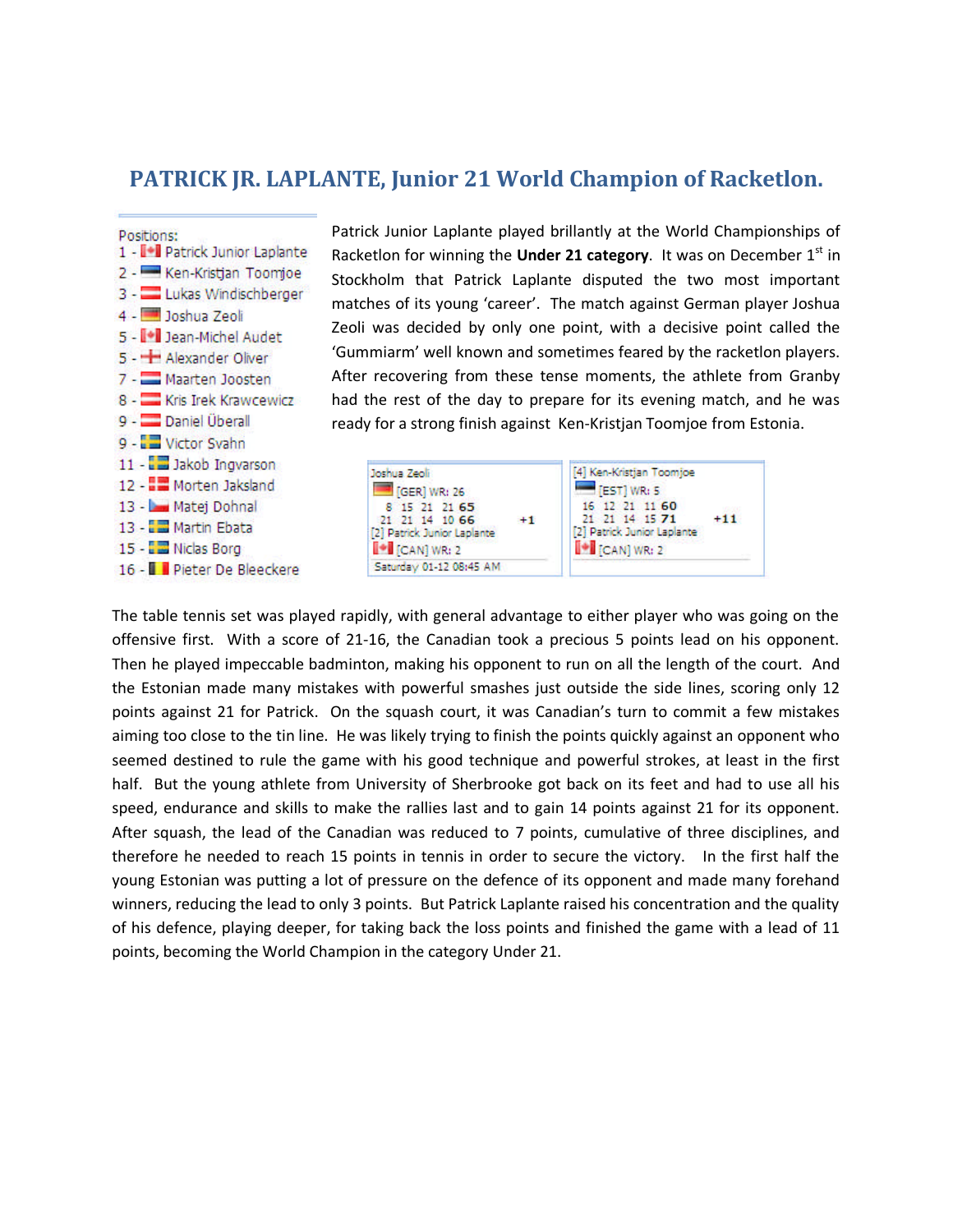

Jean-Michel Audet, student at University Laval, also did very well in the category Under 21, finishing in 5th position. In the second round he faced the number one seeded, Lukas Windischberger. After very close scores on table tennis and

badminton, the Austrian gave himself a comfortable lead by winning squash 21 to 7. Jean-Michel would have needed maybe 8 to 10 points additional on squash for giving himself a good chance of catching up with his opponent on tennis. With his excellent cardio, speed and endurance, he will only need to acquire more experience playing squash for being ready to fight for a top podium position next year, while Patrick Laplante will concentrate on Elite category, being no more eligible for Junior category.



In the **Elite category**, for all ages, there were two Canadians in the round of the last 16. Evan Mancer from Manitoba finished in 9th position for a second consecutive year. He lost to German player Thorsten Deck, ranked 5th on the world ranking, but he also registered victories against Levente Nandori and Ismo Ronkko, ranked respectively  $17<sup>th</sup>$  and  $15<sup>th</sup>$ . The other player in the round of 16 was Patrick Junior Laplante and he played against the Austrian Michi Dickert,  $6<sup>th</sup>$  on the world ranking. It is on squash where Michi Dickert gave himself a comfortable lead. Take it while you can (''ce n'est que partie remise''), because Patrick plan on improving his squash game in the upcoming year.

And for me, Dany Lessard, I finished  $5<sup>th</sup>$  in the Category 50 and above. Let's get back on training this week.

> Written by: Dany Lessard For: